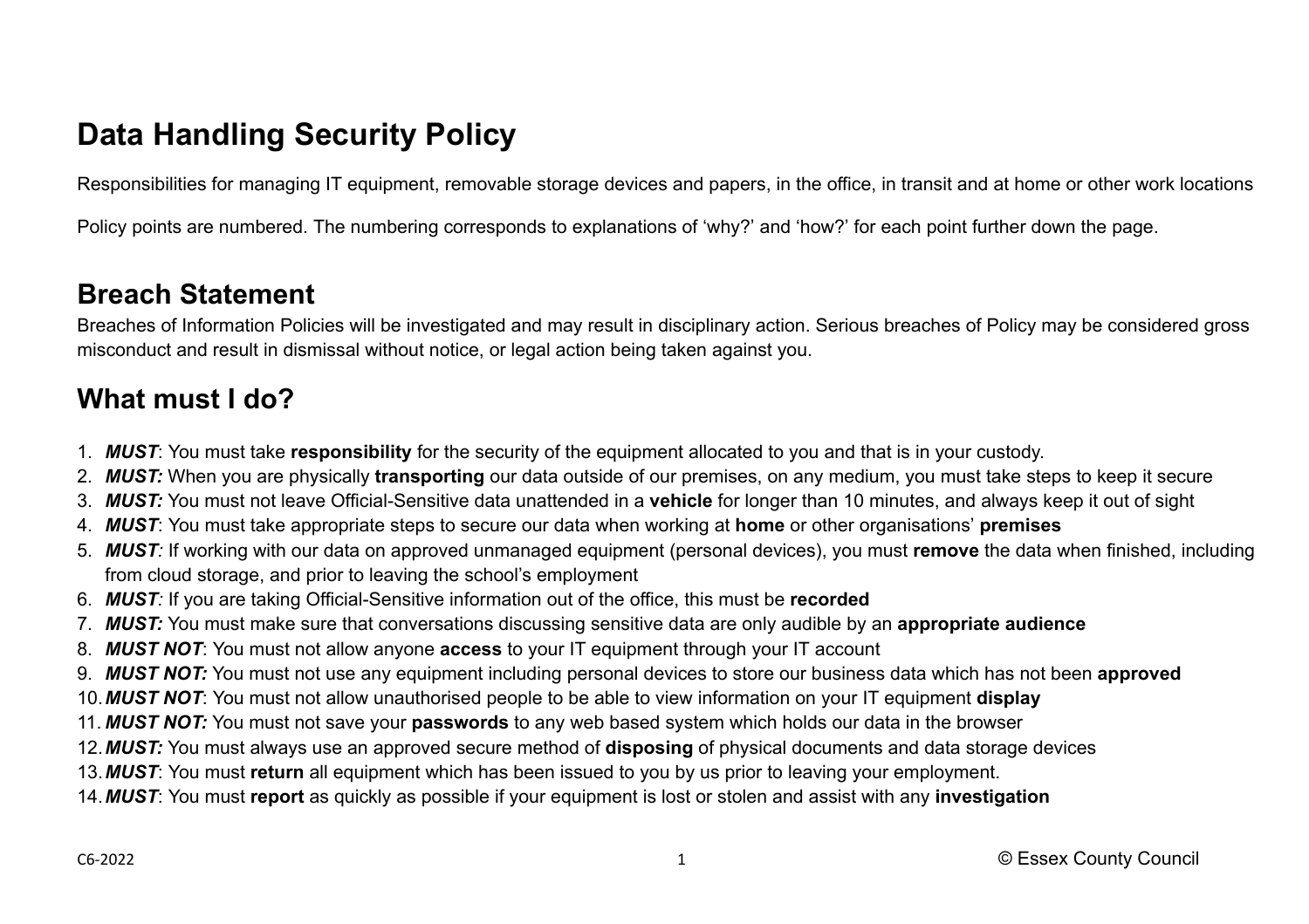15.*MUST*: You must ensure that all security functions are **enabled** on your portable equipment, such as pin codes and password access 16.*MUST*: You must keep your portable equipment, **clean and serviceable**, including keeping it charged.

17.*MUST NOT*: You must not take any of our equipment **abroad** unless you are travelling in a business capacity with approval.

18.*MUST NOT*: You must not give your portable equipment to **another person** if you are not using it.

19.*MUST*: You must immediately raise as a **security incident** any loss, unlawful access or theft of the data we are responsible for.

## **Why must I do it?**

- 1. You are the custodian of the equipment; it is your responsibility to keep it physically secure.
- 2. To prevent any accidental loss (for example papers or removable media accidentally falling out of bags), or theft (by exposing papers or equipment by not securing them properly). Although laptops are encrypted, it is still possible for a motivated criminal with technical knowledge to access data.
- 3. Experience in investigation of thefts at employee homes has shown that if equipment is left in plain view it will be taken, whereas storing away out of sight when not in use results in fewer cases of theft.
- 4. To prevent accidental loss, unauthorised use and theft in your home and whilst in other Organisations' premises
- 5. School data may become available to unauthorised persons. Data in the browser cache or temporary file storage may be useable by other subsequent users of the same device.
- 6. To make sure that others know who has custody of important information at all times
- 7. We have a duty even within our premises to make sure that personal data is only made available to those with the business need to access it. This applies verbally as well as in recorded form.
- 8. All activity on your IT account is assumed to be yours. Logs of activity are maintained. You are accountable for any wrongdoing through your account.
- 9. Equipment purchased through us will have appropriate technical security installed or will have best practice guidance on how to use the equipment securely. Only personal equipment which has been approved by the school can process school data
- 10.Unauthorised people may be able to see sensitive information on your screen.
- 11. This introduces the risk of someone who can gain access to your device also getting easy access to the data on your work emails
- 12.Secure destruction processes safeguard the information stored on IT devices and physical documents and prevent data being accessed by unauthorised persons.
- 13.Providing such items is costly and represents a data security risk. We reserve the right to treat instances of refusing to return such items as theft.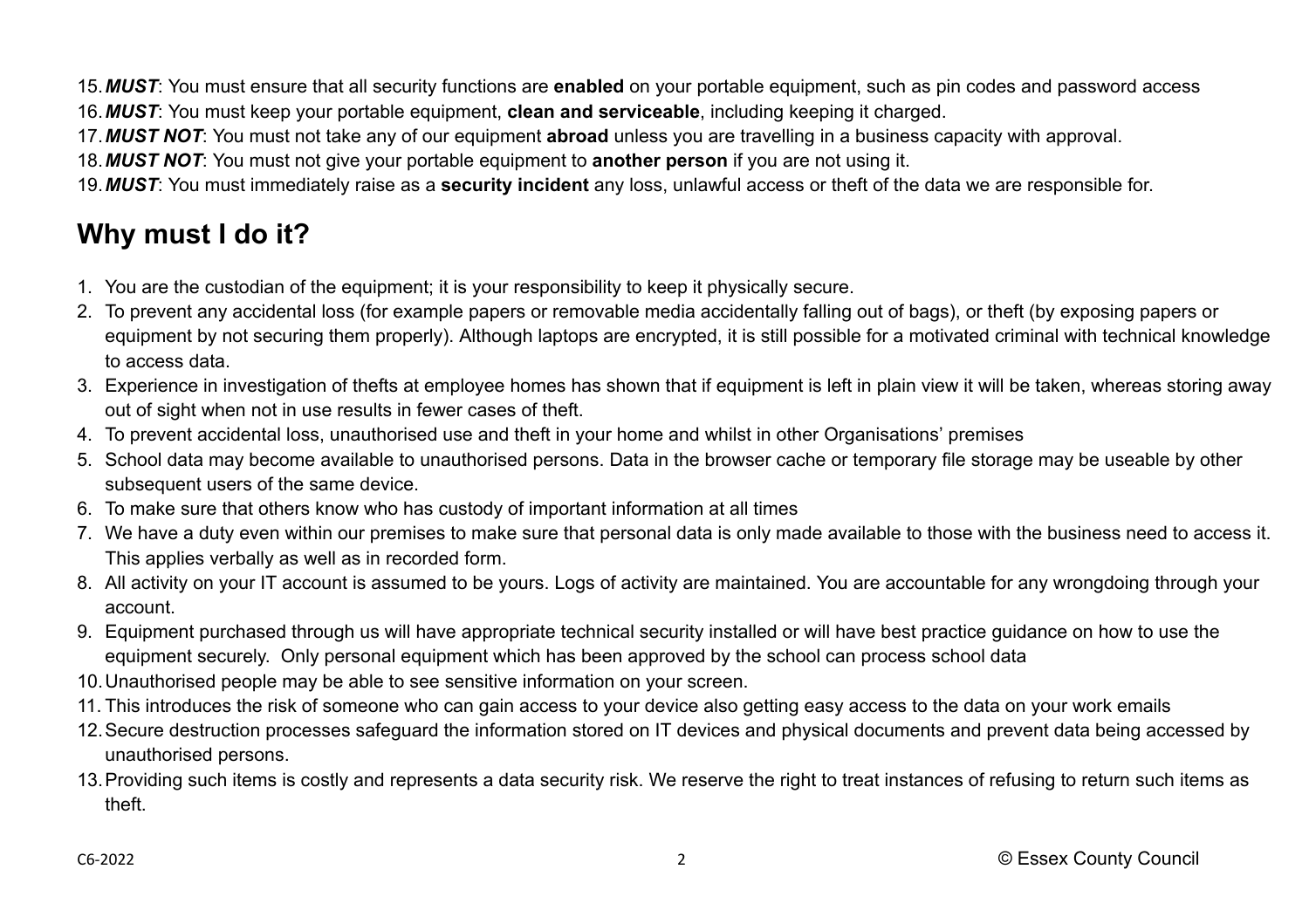- 14.This enables us to promptly remove data from devices remotely, therefore reducing the risk. Such investigations may lead to disciplinary action, and in extreme circumstances could lead to the service area seeking financial remuneration. Having all the information about a security incident helps us to resolve it quickly and take the appropriate action to manage any risks of information being lost.
- 15.Such measures help keep the device and information available on it secure.
- 16.Correct use and basic maintenance helps us gain best value from the investment we make in our equipment.
- 17.We need to be aware of any risk of using our equipment abroad, especially in countries who do not share common legislation to safeguard personal data, and where internet services may expose our devices and therefore our network to malicious threats. There may also be costs involved in replacing equipment which is subject to precautionary measures on your return. The costs of reviewing requests and replacing equipment are not appropriate for instances of employees wanting to use equipment whilst on holiday. Business continuity cover arrangements and delegation should be able to manage instances of leave.
- 18.Portable equipment is asset managed across our estate and assigned to an individual. Being able to accurately evidence who holds what equipment is an important assurance we give to the Information Commissioners Office over our ability to manage our assets and the information available on them.
- 19.Reporting security incidents allows us to manage our risks and ensure that we take steps to avoid similar occurrences.

## **How must I do it?**

- 1. By following the points in this policy
- 2. This relates to paper files, phones, laptops and other removable media such as USB memory sticks, discs and external hard drives. Use equipment which reduces physical effort in order to appropriately manage the risk of overloading or forcing a tenuous hold over physical documents which can result in accidental loss of control over the information. Items should not be visible to others; even partially. This means they should be secured within an appropriate bag or other robust container. Laptop bags are suitable, ensuring that zip compartments are closed concealing the contents. Employees frequently needing to transport quantities of information that are too bulky to carry under full control and/or transporting Official-Sensitive data must review with their manager the need for being supplied with wheeled suitcase-style equipment with code locks to further secure the information.
- 3. Items such as paper files, phones, laptops and other removable media left in a vehicle should only be unattended for a short period of time (maximum of 10 minutes for Official-Sensitive information) and must be kept out of sight (not visible to anyone looking in through a vehicle window). Locked in a boot is considered secure for a limited time if it cannot be taken with you when leaving a car.
- 4. Only authorised users (this means people with IT accounts provided by us) can use your IT equipment and only through using their own accounts. It is not acceptable to allow family members or friends to use IT facilities or have access to our information even if you are present. You must also make sure that when IT equipment and hard-copy information is not in use that it is stored securely out of sight. If you are located temporarily in the premises of another organisation or your work requires site visits or entering homes of service users, you must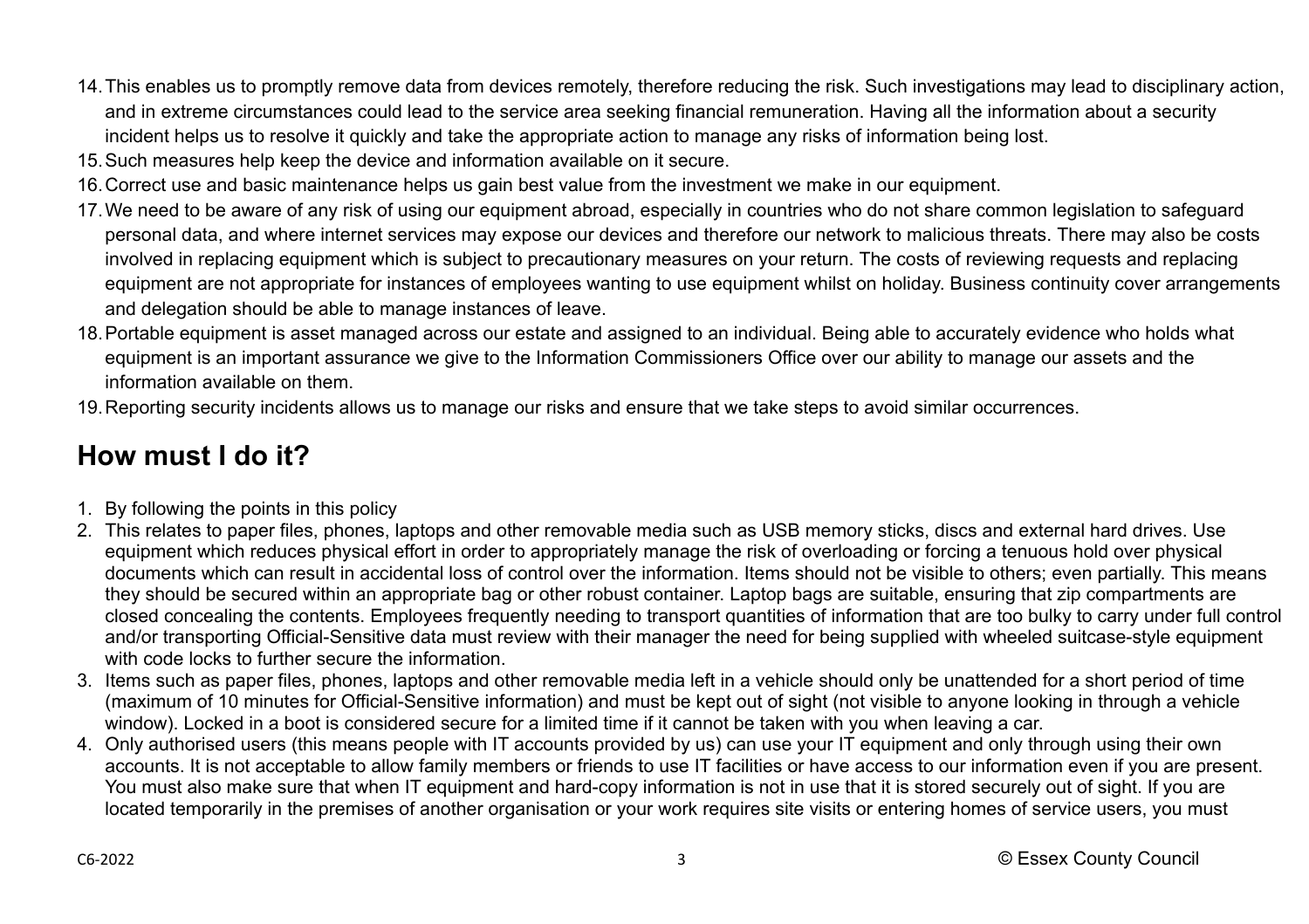secure IT equipment and hard-copy information. Make sure you understand what information your role allows you to share with partners or service users and limit the information you make available accordingly. Your role may require you to allow someone to have access to your IT device, for example a service user in their home may need to read content on your screen and select options from menus. You must understand the limits of their access requirements and manage this access. If you are located in the premises of another Organisation as a semi-permanent base, it is reasonable to leave our data in your allocated office or team area provided that you have the same level of secure storage for equipment and hard-copy as you would in our buildings. You must get approval for storing our data in premises not managed by us from your manager if the location is anything other than your permanent office base.

- 5. On most systems this can be done by selecting 'public network' when setting up the access. Otherwise it will need to be done manually in the web browser options. All school data must be permanently deleted from a personal device when no longer being worked on or when the employee leaves the school
- 6. You should have access to systems or a log which allow you to 'sign-out' or record what information you are taking custody of, when taken, when returned and (if appropriate) why and under whose authority. Where such facilities are available they must be used.
- 7. Most employees who handle Official-Sensitive data will have been located with those of similar roles or be in self-contained spaces. However, there is always the possibility of unauthorised persons being in the vicinity when you may need to discuss sensitive personal data with colleagues near you or over the phone or display on a screen. You must make sure as the person who is custodian of the information that it is appropriate to discuss or display the information in the circumstances. You must make sure that if you are overhearing or otherwise being exposed to data to which you should not have access, you alert the information custodian to the fact that they are not managing the information appropriately.
- 8. Make sure that you lock your screen at all times if you leave your laptop/ desktop or phone unattended to avoid someone accessing your account without your knowledge. Always supervise and monitor anyone using your device in the strictly limited circumstances where allowing someone access is acceptable (for example a service user in their home may need to read content on your screen and select options from menus).
- 9. This is including but not limited to computers, printers, phones, tablets and cameras. The school must authorise in writing any use of personal devices to process school data. The school must ensure that appropriate security is implemented on the personal device
- 10.Ensure that no-one in your vicinity can see and read the screen of your device. This applies to working in public places (such as cafes with Wi-Fi), in partner organisations' offices, and even when hotdesking within our premises when viewing Official-Sensitive data unless you are certain that others around you are allowed to see similar data.
- 11. Do not approve any offer from your device's browser to save your password when logging in to OWA.
- 12.Make use of the facilities for secure disposal of paper documents and IT storage devices.
- 13.Follow a leavers checklist with your manager.
- 14.Raise a security incident and inform your manager. Provide any information requested of you by an investigating officer.
- 15.Follow the instructions provided to you with your equipment.
- 16.Request an exception to policy request to have your case considered.
- 17.Ensure that any equipment given or received by you is through our processes.